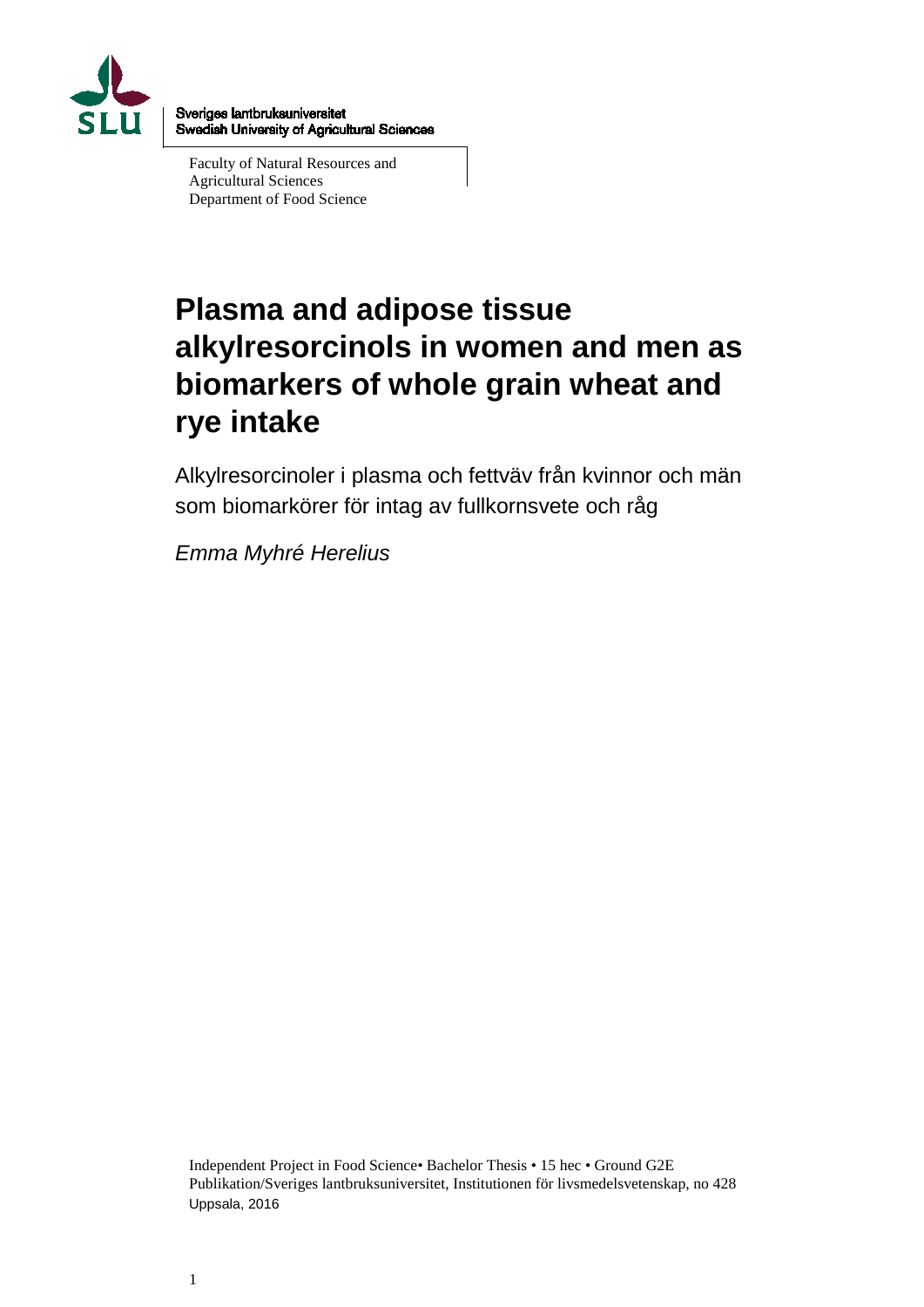### **Plasma and adipose tissue alkylresorcinols in women and men as biomarkers of whole grain wheat and rye intake**

Alkylresorcinoler I plasma och fettväv från kvinnor och män som biomarkörer för intag av fullkornsvete och råg

#### *Emma Myhré Herelius*

| Supervisor:      | Rikard Landberg, Swedish University of Agricultural Sciences,<br>Department of Food Science |
|------------------|---------------------------------------------------------------------------------------------|
| <b>Examiner:</b> | Lena Dimberg, Swedish University of Agricultural Sciences,<br>Department of Food Science    |

**Credits:** 15 hec **Level:** Ground G2E **Course title:** Independent Project in Food Science – Bachelor Thesis **Course code:** EX0669 **Programme/education:** Agronomy in Food Science

**Place of publication:** Uppsala **Year of publication:** 2016 **Title of series:** Publikation/Sveriges lantbruksuniversitet, Institutionen för livsmedelsvetenskap **Serial no:** 428 **Online publication:** http://stud.epsilon.slu.se

**Keywords:** alkylresorcinols, whole grain, rye, wheat, C17/C21, biomarker, plasma, adipose tissue

**Sveriges lantbruksuniversitet Swedish University of Agricultural Sciences**

Faculty of Natural Resources and Agricultural Sciences Department of Food Science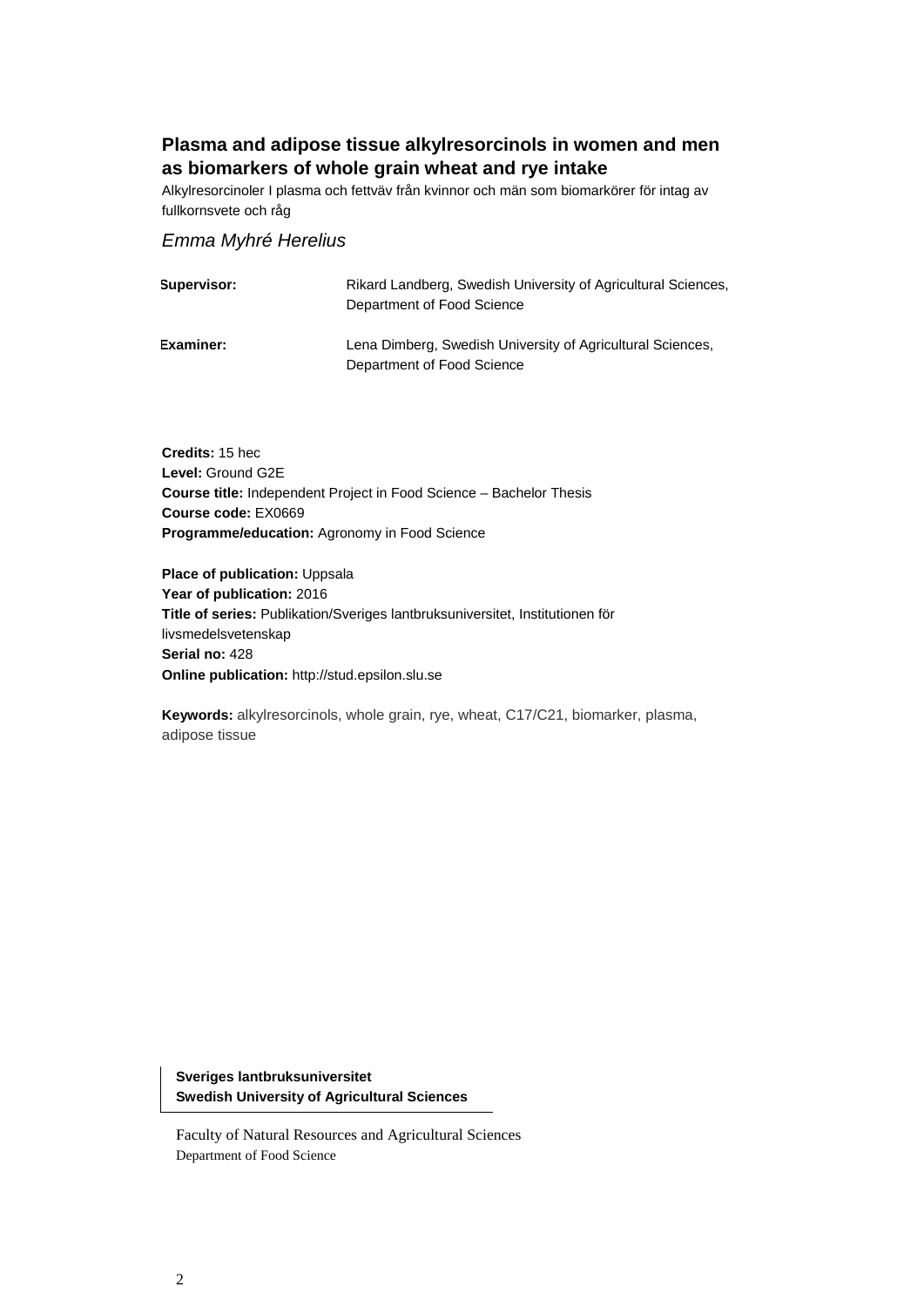### <span id="page-2-0"></span>Abstract

Epidemiological studies have demonstrated several health benefits associated with whole grain intake, including prevention of cardiovascular disease, type II diabetes, colorectal cancer, obesity and mortality. Whole grain products are therefore recommended by national agencies. However, a nationwide investigation performed in 2010 revealed that the Swedish population only consumed about half of the recommended daily intake. There are various challenges associated with the estimation of whole grain intake. Common methods used for measuring consumption may differ in how comprehensive and detailed the provided information is, which may affect accuracy. Participants may also influence accuracy due to limited memory capacity, which is central in some methods. Moreover, different definitions of whole grain and whole grain products has been used in different studies. Alkylresorcinols (AR), is a group of phenolic lipids that has been suggested as biomarkers of whole grain wheat and rye intake. AR may therefore serve as an objective tool to estimate whole grain intake and to avoid problems inherent to self-reported intake. Alkylresorcinols are derivates of 1,3-dihydroxybenzene and are only found in the outer layers of wheat, rye and barley and can therefore mirror the intake of whole grain products made from these cereals. AR in plasma has been evaluated and used as biomarkers in several studies but the relative short half-life, limits their use to populations with a stable and frequent intake. Moreover, some studies have suggested differences in AR concentrations between men and women. Recently, AR were found in adipose tissue samples from humans and the adipose tissue concentrations were correlated with whole grain product intake in a pilot study. The aim of this study was to quantify alkylresorcinols in human plasma and to compare the concentration between women and men. The aim was further to correlate AR concentrations in adipose tissue, with the concentrations in plasma of Swedish women and men. The result showed no significant difference of plasma alkylresorcinols between women and men  $(P=0.142-$ 0.966) which contradicted to other studies in which men had higher values. However, the adipose tissue alkylresorcinols showed a significant difference between men and women (P=0.003-0.047). A strong correlation between the plasma alkylresorcinols and adipose tissue alkylresorcinols was observed  $(r=0,466-0,823, P=<0.0001)$ . The correlation for the shortest alkylresorcinol homologue (C17:0) was significantly strongest for both men, women and the sexes together ( $r=0.801 - 0.823$ ,  $p<0.0001$ ).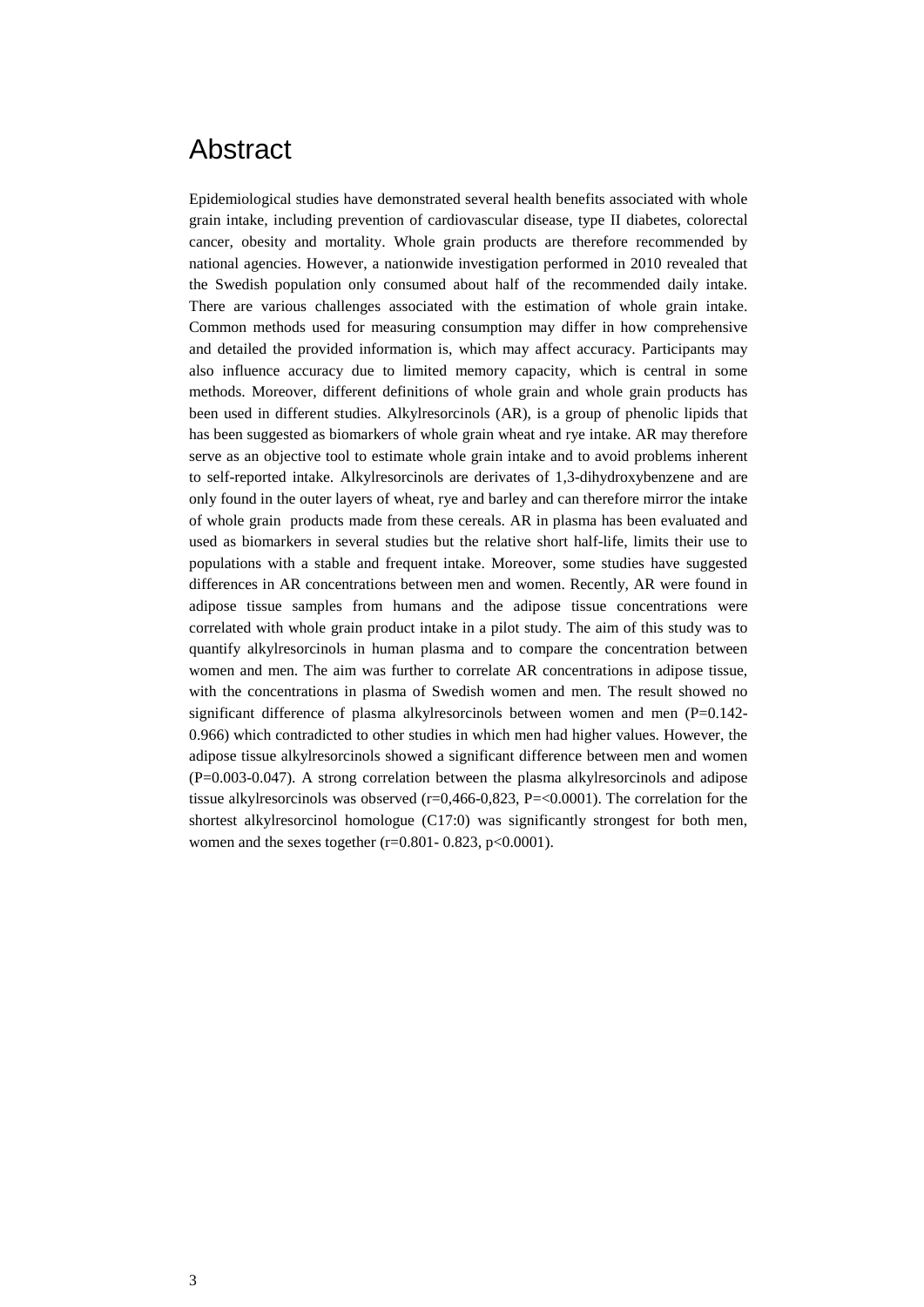### <span id="page-3-0"></span>**Sammanfattning**

Epidemiologiska studier har visat att flera kroniska sjukdomar så som hjärt- och kärlsjukdom, typ II diabetes, kolorektalcancer, fetma och dödlighet kan förebyggas genom att äta fullkorn. Intag av fullkornsprodukter rekommenderas därför av nationella myndigheter. Däremot visar en undersökning från 2010 att intaget av fullkorn i Sverige är ungefär hälften av det rekommenderade intaget. Det finns många utmaningar med att mäta fullkornsintag. Vanliga metoder som används vid estimering av fullkornsintag skiljer sig i hur omfattande och detaljerad informationen är, vilket kan påverka noggrannheten av resultatet. Då minnet hos deltagarna ibland är en central faktor för att mäta fullkornsintag kan det påverka resultaten negativt. Även de olika definitioner som förekommer av fullkorn i olika studier försvårar ett jämförbart resultat. Alkylresorcinoler (AR) är en grupp av fenoliska lipider som kan användas som biomarkörer för fullkornsintag av vete och råg. AR kan därför användas som ett objektivt verktyg för att mäta fullkornsintag och på så vis undvika problem som är associerade med självrapporterat intag. Alkylresorcinoler är derivat av 1,3-dihydroxybensen och förekommer endast i de yttre lagren hos vete och råg, vilket därför kan spegla intaget av fullkornsprodukter tillverkade av dessa sädesslag. AR har i flera studier använts som biomarkörer för fullkornsintag. De har däremot en relativt kort halveringstid, vilket begränsar dess användning till populationer där fullkornsintaget är frekvent och stabilt. Tidigare studier har visat en skillnad i AR-koncentrationen i plasma mellan män och kvinnor. I en förstudie har man nyligen hittat AR i fettväv från människor där koncentrationen korrelerades med fullkornsintaget. Målet med det här arbetet var att kvantifiera alkylresorcinoler i plasma från människor och jämföra koncentrationerna mellan kvinnor och män. Det var även att korrelera AR-koncentrationen i fettväv med koncentrationen i plasma hos svenska kvinnor och män. Resultatet visade ingen signifikant skillnad mellan kvinnor och män (P=0.142-0.966) i plasma vilket strider mot tidigare studier där män hade högre värden. Däremot fanns det en signifikant skillnad i AR-koncentrationen mellan kvinnor och män (P=0.003-0.047) i fettväv. AR i plasma korrelerade starkt till AR i fettväv (r=0,466-0,823, P=<0.0001). Korrelationen för C17:0 var signifikant starkast för både kvinnor, män och båda tillsammans (r=0.801- 0.823, p<0.0001).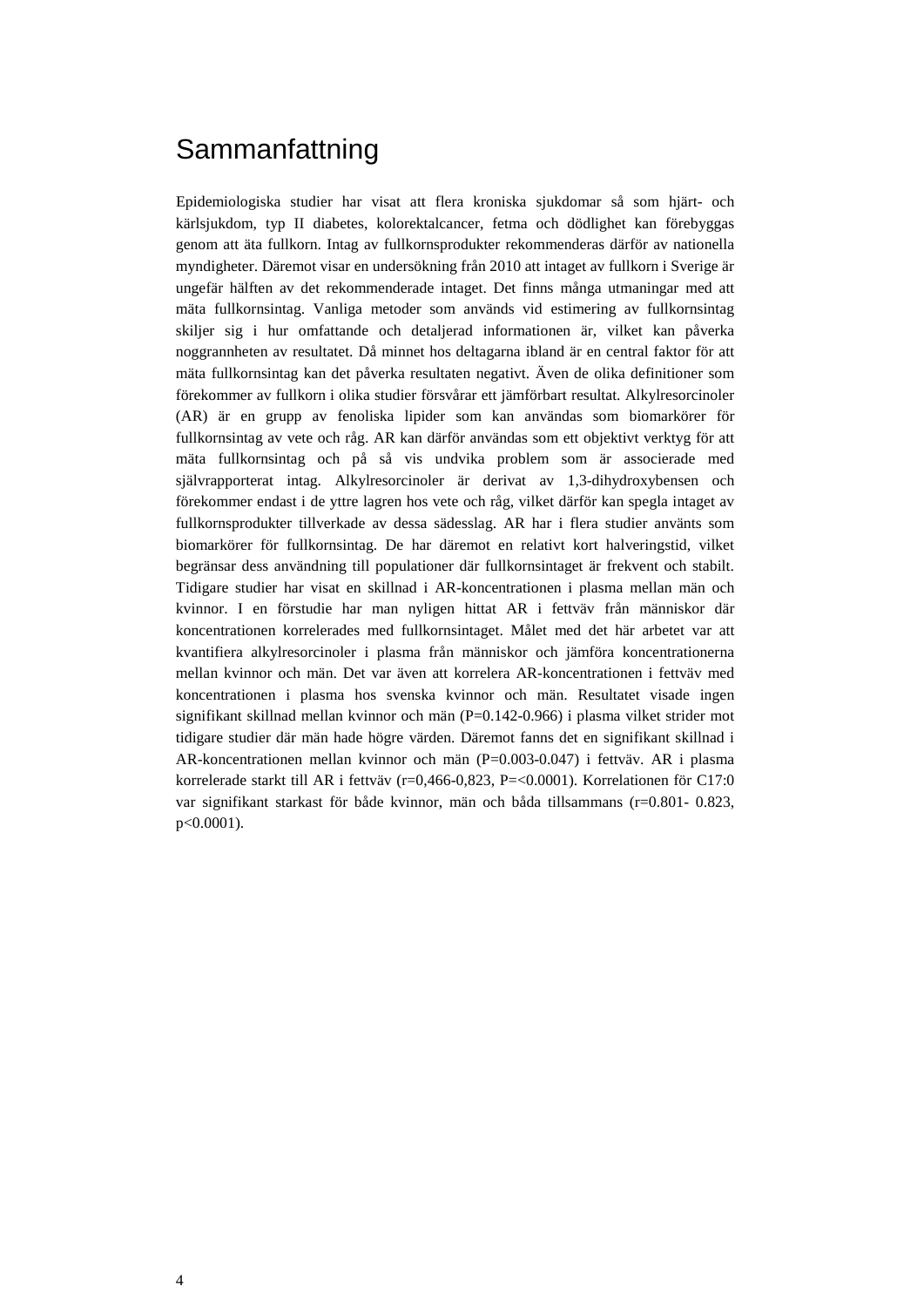## <span id="page-4-0"></span>Table of contents

| 3.4 Correlations between plasma AR and adipose tissue AR concentrations 14 |  |
|----------------------------------------------------------------------------|--|
| 3.5 Factors affecting AR concentration in plasma and adipose tissue 15     |  |
|                                                                            |  |
|                                                                            |  |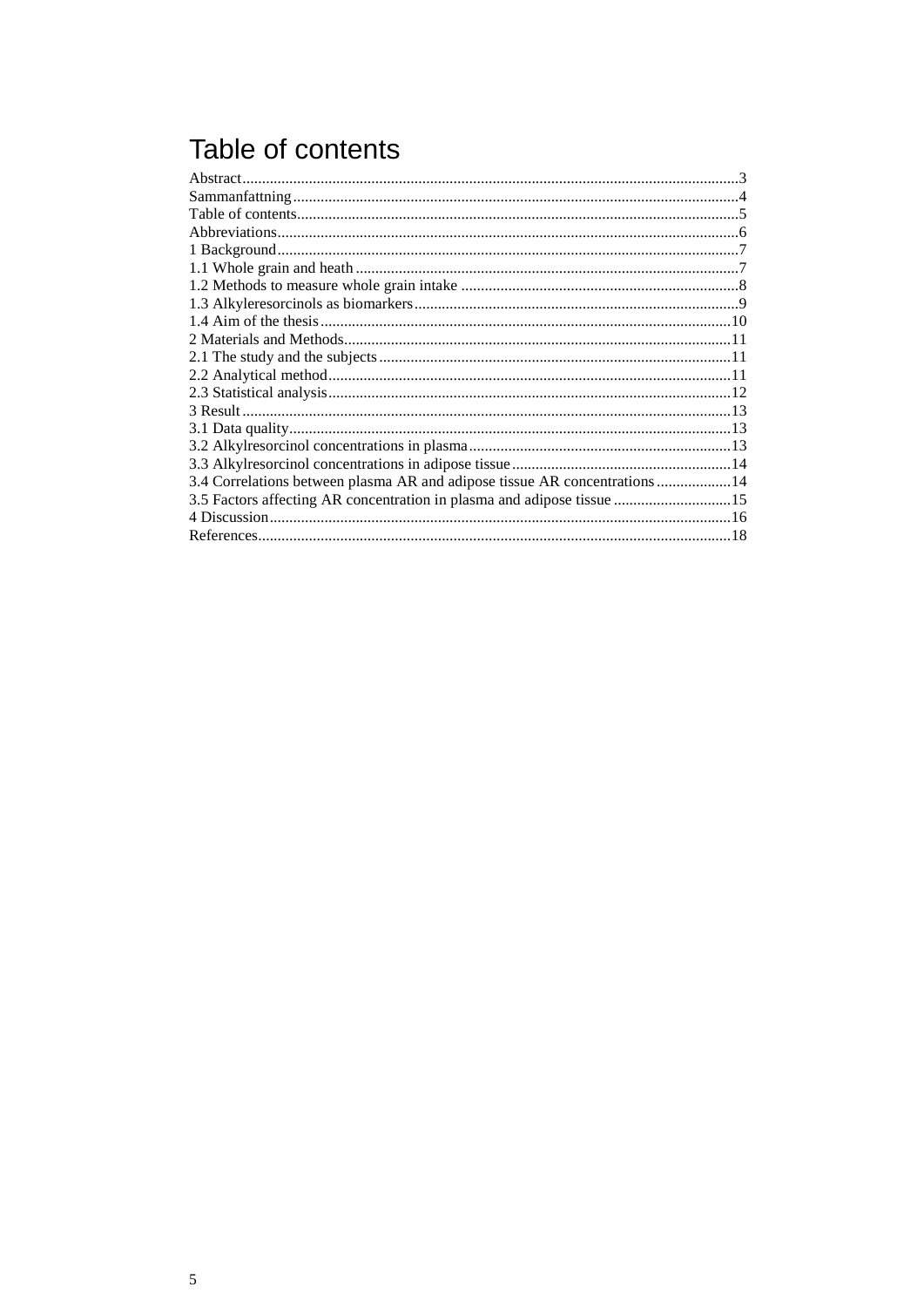### <span id="page-5-0"></span>Abbreviations

AR Alkylresorcinol(s) AT Adipose tissue CV Correlation of variation CVD Cardio vascular disease CHD Coronary heart disease FFQ Food frequency questionnaire GC Gas chromatography MS Mass spectrometry SD Standard deviation WG Whole grain 24HDR 24 hour dietary recall

n number of participants r correlation factor p probability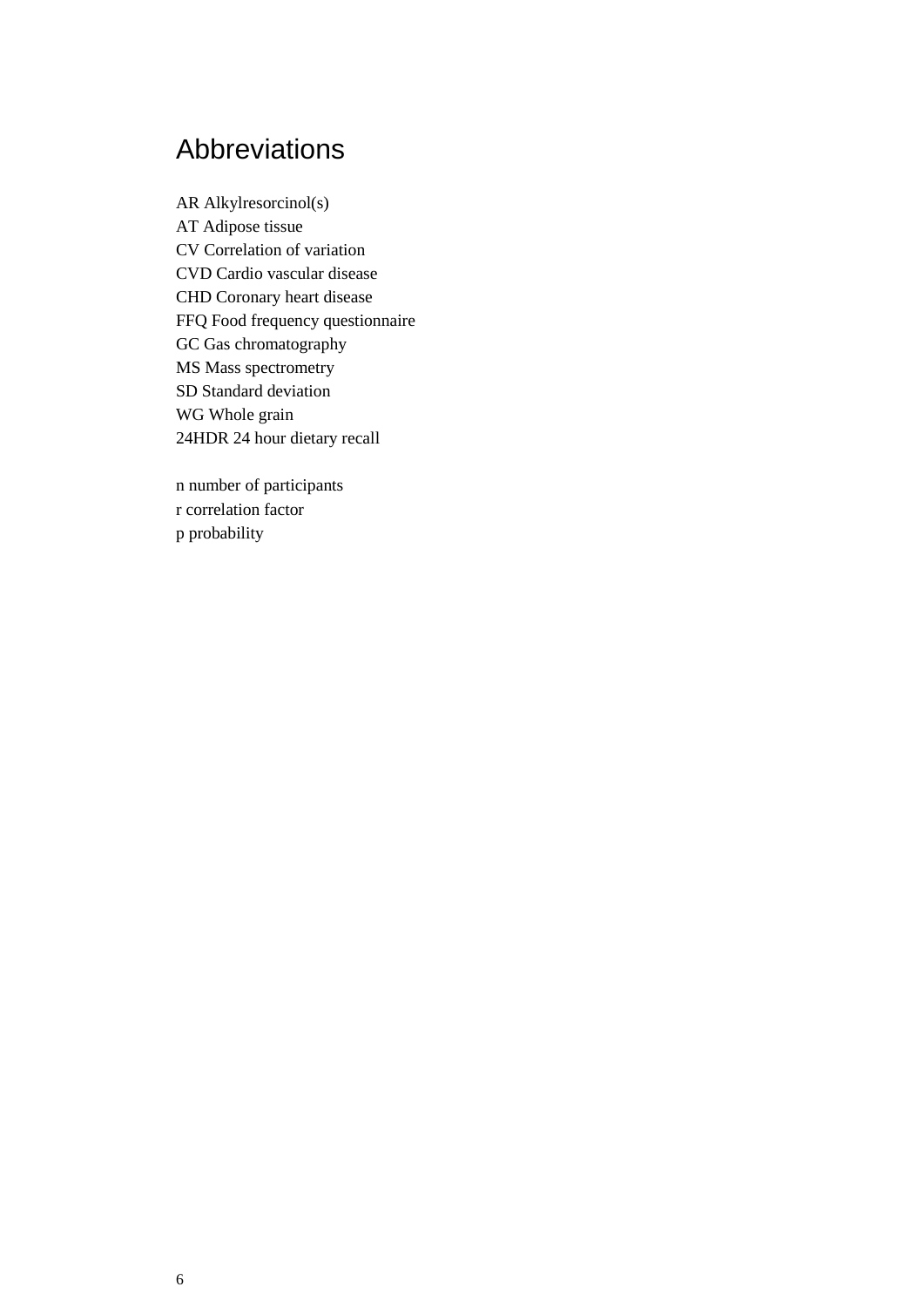### <span id="page-6-0"></span>1 Background

### <span id="page-6-1"></span>1.1 Whole grain and heath

Whole grain (WG) includes the bran, germ and endosperm of the cereal grain (Figure 1), as in the proportions existing in the intact kernel (Nordic Councils of Ministers 2012a). In a refined cereal product only the endosperm is retained and many vitamins, minerals and other bioactive compounds are thereby lost (Sonestedt 2013).

One of the dietary recommendations of the National Food Agency states that whole grain should be the first option of bread, cereals, pasta and rice instead of products made from refined grains. The advice is based on findings from epidemiological studies where WG has been consistently related to a reduced risk of different chronic diseases such as cardiovascular disease (CVD), type II diabetes, colorectal cancer and obesity (Livsmedelsverket 2013).



According to the nationwide eating habit investigation "Riksmaten" performed in Sweden 2010-11 the average daily intake of whole grain was 39 g for women and 46 g for men (Amcoff et al. 2012). The recommended daily intake in Sweden is 70 g and 90 g respectively (Livsmedelsverket, 2013).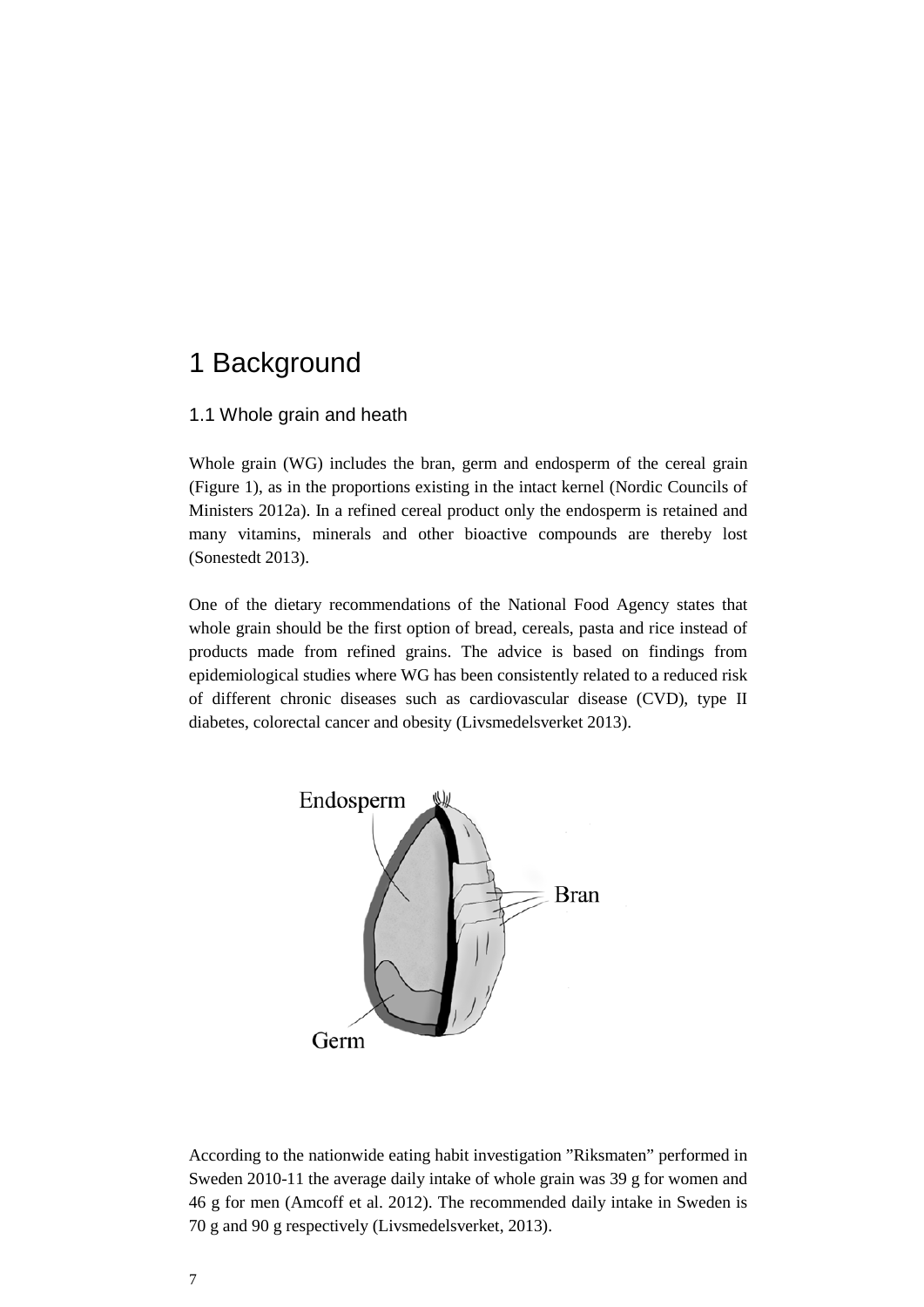Dietary fibre and associated bioactive agents in whole grain may have a protective effect against CVD by improving endothelial function, decreasing blood pressure and serum lipids, to better the glucose and insulin metabolism and ease inflammation and oxidative stress (Tang et al. 2015). The result from a recent meta-analysis suggests a significant association with reduced risk of coronary heart disease when consuming a high amount of whole grain (Tang et al. 2015).

Other evidence also suggest that whole grain may protect against different cancers. For example, a meta-analysis suggests that high whole grain intake is associated with reduced risk of developing colorectal cancer. The relative risk was 20% lower per 90 g of whole grain consumed daily (Aune et al. 2011). The dietary fiber from the WG is fermented by the microflora in the colon. The fermentation products lower the pH in the colonic content which has shown to be a protective mechanism. Also the fecal bulking that is generated by the fiber may have a protective effect (Nordic Councils of Ministers 2012b).

Obesity is a global problem, in 2014 about 13% of the adult world population were obese (WHO 2015). Whole grains are lower in energy density compared to refined cereal products and may therefore help to prevent the problem (Nordic Councils of Ministers 2012a). A recent meta-analysis showed that a high intake of WG have a lowering effect on body fat compared to a low intake (Pol et al. 2013). Obesity also increases the risk of type-2 diabetes (Livsmedelsverket 2015). It has been shown by several studies that the risk of developing type-2 diabetes is reduced by the intake of whole grain (Jacksson et al. 2014; Chanson-Rolle et al. 2015). Intake of WG has also been associated with lower mortality (Johnsen et al. 2015). In a large Scandinavian cohort the intake of WG and mortality was investigated and the results indicated that the WG intake is an important factor in preventing early death (Johnsen et al. 2015). Also, WG has been associated with lower total CVD mortality in the US (Wu et al. 2015). Moreover, in a meta-analysis it was concluded that the intake of whole grain may reduce the risk of T2D, CVD and weight gain (Ye et al. 2012).

#### <span id="page-7-0"></span>1.2 Methods to measure whole grain intake

Diet investigation methods that can be applied in measuring WG intake are 24 h dietary recall (24HDR), diet diaries, food frequency questionnaires (FFQ) and diet history interviews (Wirfält & Andersson 2013). The methods differ in the aspects of how detailed and comprehensive the provided information of the diet is, and also the time dimension they reflect. The 24HDR and diet diary enable the participant to give detailed information, however they may be expensive. The diet information from the FFQ and history interviews are more comprehensive, though the methods do not provide detailed quantified data (Wirfält & Andersson 2013).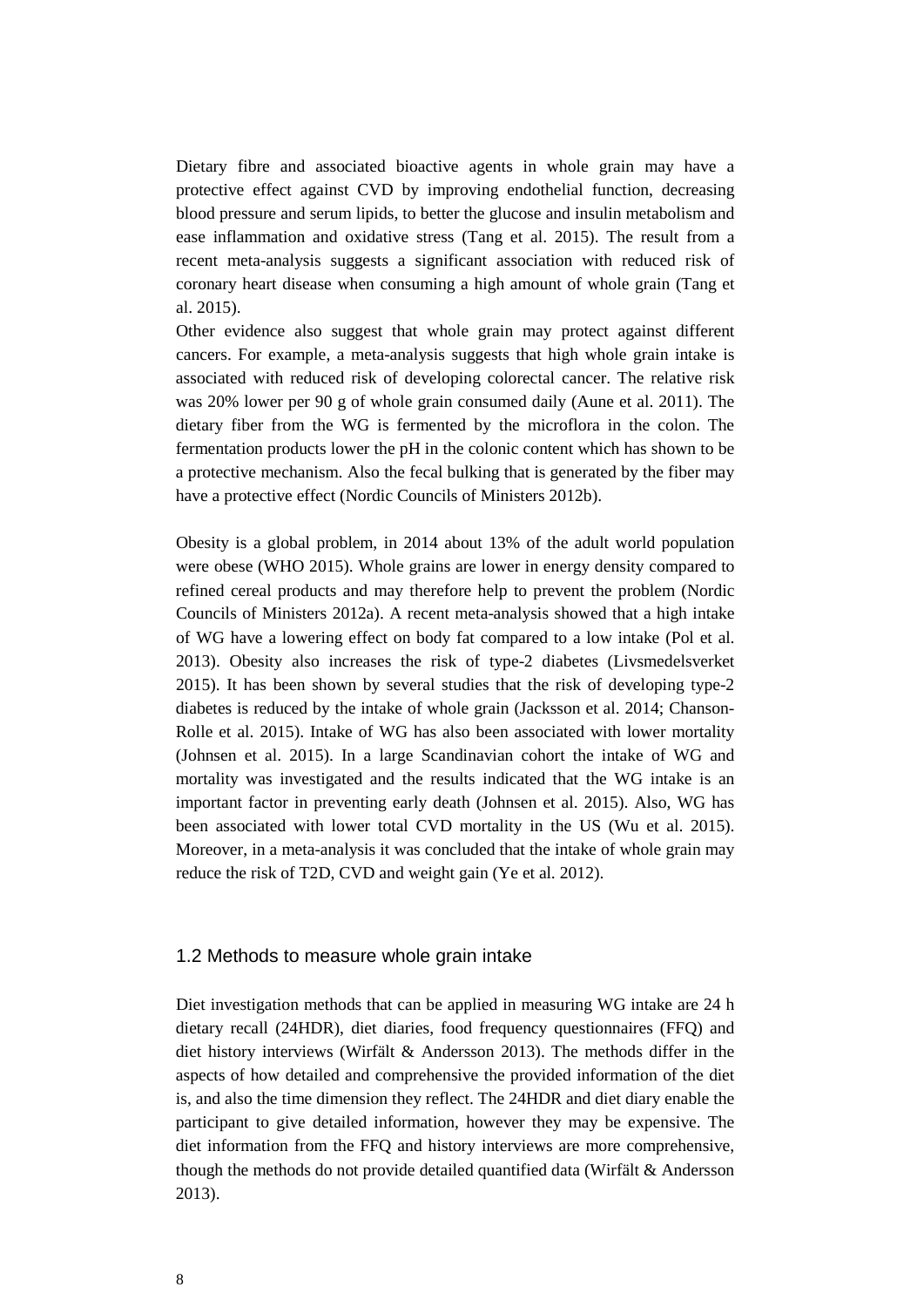A regular problem with reporting WG intake is not only the limitation of the participants' memory capability, but also the reliability of the data reported by the individuals (Wirfält & Andersson 2013). It might be difficult for the consumer to distinguish between whole grain products from non-whole grain, for example recognize whole grain bread, since the brown colour is not a definite indicator ( Lang et al. 2003). The definition of WG varies between countries and a consistent definition of a whole grain product is lacking (van der Kamp et al. 2014). Therefore it is important to declare what definition has been used to obtain accurate results (Ross et al. 2015). In certain studies the data on WG content is based on the information on the food package or in recipe, however occasionally the WG data is insufficient (Ross et al. 2015). Databases that report WG content would therefore be a useful source of information (Ross et al. 2015). To enable an analysis of the possible physiological effects of the different cereals it is important to report the individual grain types, not only the total whole grain intake (Ross et al. 2015). A problem in this aspect is the mixed-cereal products. The inconsistent reporting of WG intake may also be due to the variety of WG products and study design (Ross et al. 2015). All of these problems cause difficulties in drawing definite conclusions between WG and health (Ross et al. 2015). The use of alkylresorcinols (AR) as biomarkers may improve the accuracy in the estimation of whole grain intake. By measuring AR it is possible to avoid certain bias based on the human capacity of memory and estimation (Ross et al. 2015).

#### <span id="page-8-0"></span>1.3 Alkyleresorcinols as biomarkers

A biomarker can work as a compound that can be measured in the body, such as plasma and urine, after consumption of a specific food, to mirror the intake of a particular nutrient. In this case Alkylresorcinols are biomarkers for whole grain intake from rye, wheat and barley (Landberg et al. 2008).

Alkyleresorcinols are 1,3- dihydroxyalkylbenzene derivates containing uneven numbers of carbons. The length of the alkyl chain varies between 15 and 27 carbons and the chain occurs with different degrees of unsaturation (Ozlem 2011). AR are only present in the outer layers of wheat, rye and barley grains, making it possible to use AR as biomarkers for whole grain intake (Ross et al. 2004). Homologues of the alkylresorcinols mentioned in this thesis are C17:0, C19:0, C21:0, C23:0 and C25:0. By calculating the ratio C17:0/C21:0 it is possible to determine which source the AR originates from. The ratio for rye is  $\sim$ 1.0, common wheat  $\sim$ 0.1 and durum wheat  $\sim$ 0.01 (Chen et al 2004).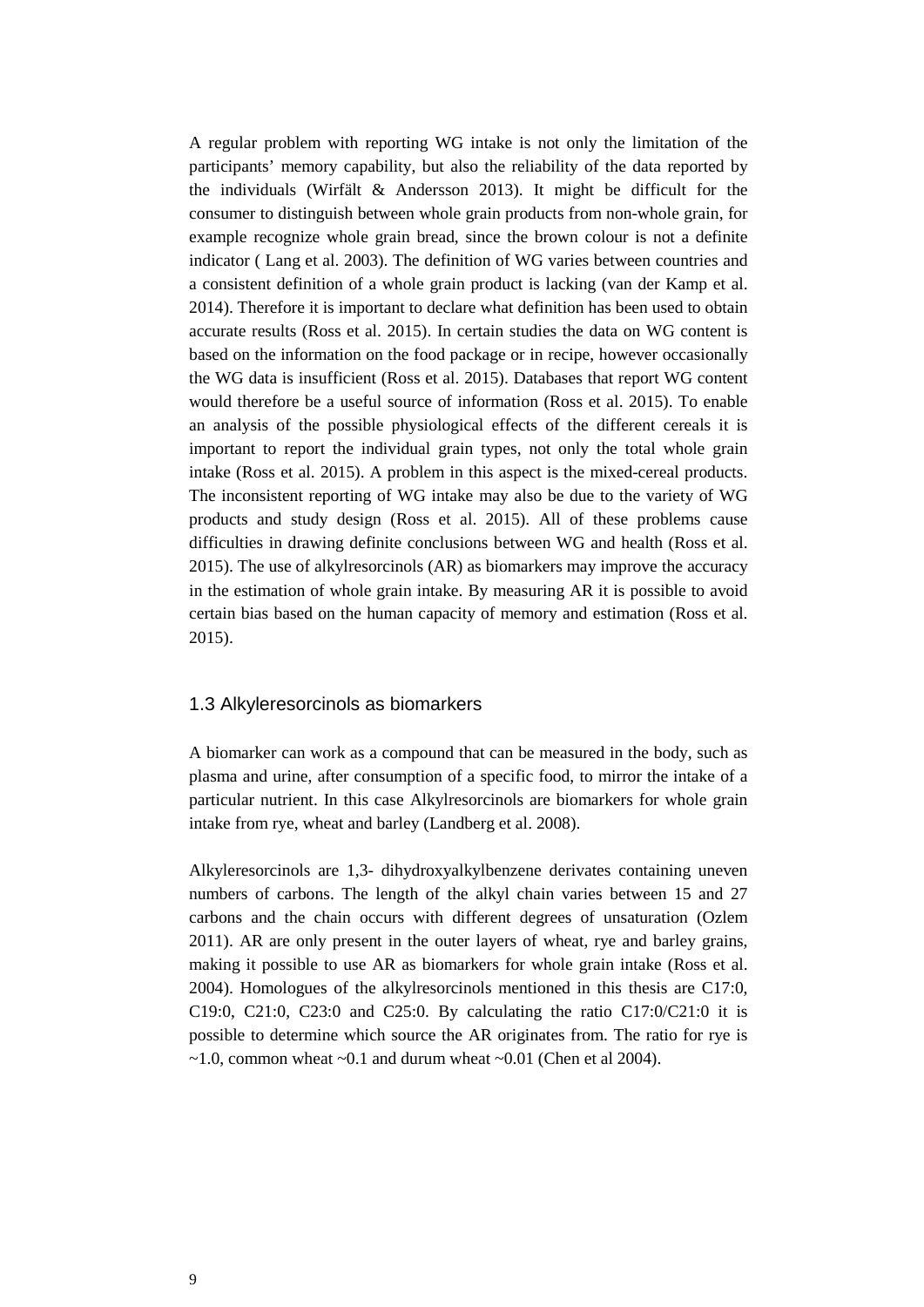

| Alkylresorcinol           | <b>Abbreviation</b> | R              | Molecular weight |
|---------------------------|---------------------|----------------|------------------|
|                           |                     |                | g/mol            |
| 5-n-Heptadecylresorcinol  | C17:0               | $C_{17}H_{35}$ | 348              |
| 5-n-Nonadecylresorcinol   | C19:0               | $C_{10}H_{30}$ | 376              |
| 5-n-Heneicosylresorcinol  | C21:0               | $C_{21}H_{43}$ | 404              |
| $5-n$ -Tricosylresorcinol | C23:0               | $C_{23}H_{47}$ | 432              |
| 5-n-Pentacosylresorcinol  | C25:0               | $C_{25}H_{51}$ | 460              |

*Figure 2, structure of alkylresorcinols (Landberg et al. 2008)*

By using biomarkers to measure food intake it is possible to avoid errors based on memory and the human estimation of intake as they are objective and accurate measures. The bias associated with questionnaires are independent from the errors linked with biologic variables, enabling biomarkers to work as compliments for such methods (Bingham 2002). Limitations of biomarkers do however exist. With regard to association with risk factors for disease, foodgroup analysis from questionnaires may be more informative as there are many constituents in food that are yet unidentified or unknown. To make a health claim that is related to a certain constituent as it was the only factor is therefore unwise. It is more likely that the compound and health claim is related to a food-group or specific food (Potischman 2003).

### <span id="page-9-0"></span>1.4 Aim of the thesis

The aim of this study was to quantify alkylresorcinols in plasma samples and to compare the concentrations between women and men. The aim was further to correlate the plasma AR concentrations to corresponding adipose tissue AR concentrations and to evaluate gender differences in adipose tissue AR concentrations. AR-data from adipose tissue samples were kindly provided by MSc Huaxing Wu.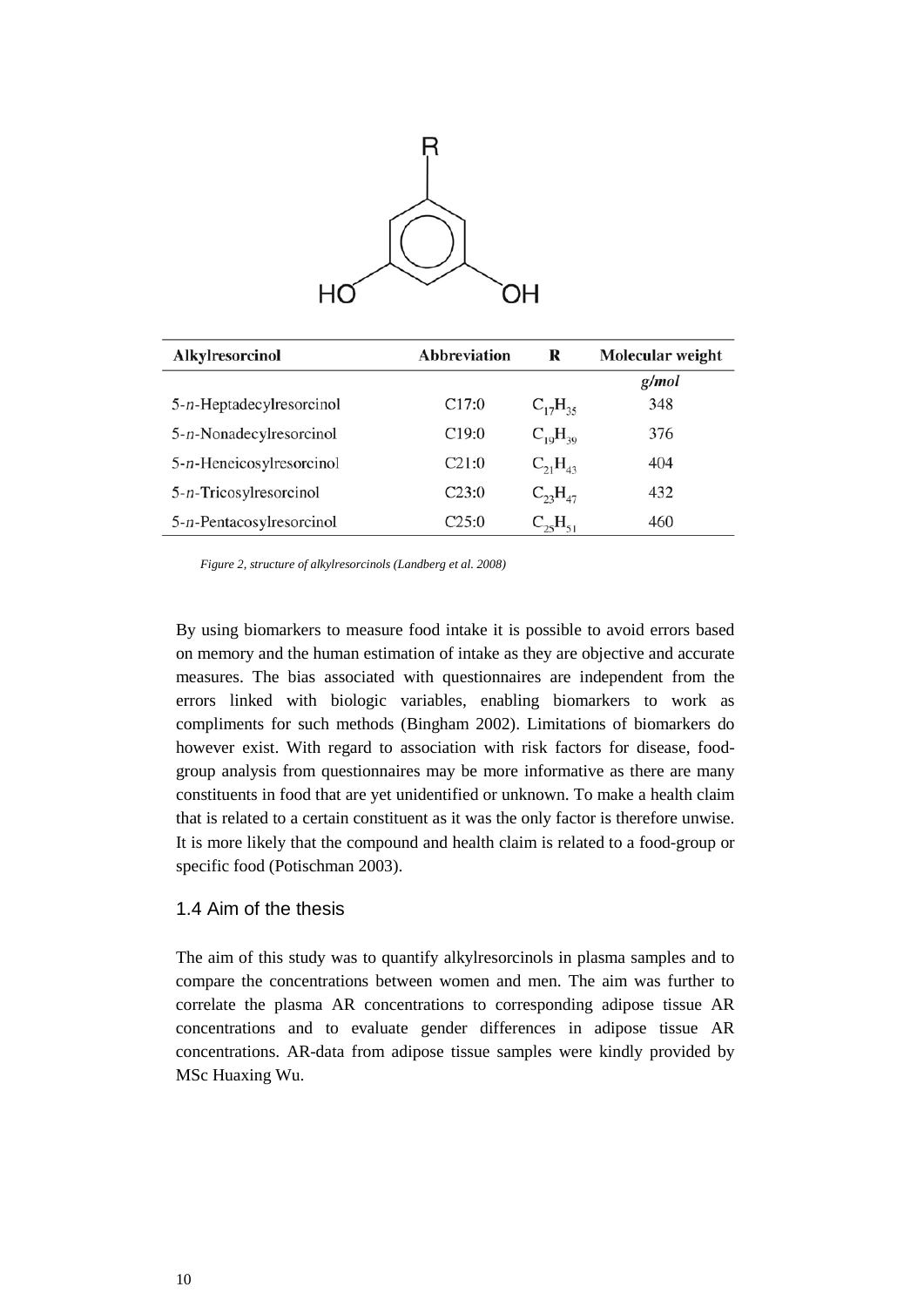### <span id="page-10-0"></span>2 Materials and Methods

#### <span id="page-10-1"></span>2.1 The study and the subjects

In total 240 plasma samples derived from the prospective cohorts "Swedish mammography cohort" (SMC) (Karolinska institutet 2015a) (n=92) and "Swedish cohort in men" (COSM) (Karolinska institutet 2015b) (n=148) were analyzed (Table 1). The individuals had provided various information about diet and lifestyle through questionnaires at baseline. Gender and energy intake was considered while the AR intake was not available for this study. For analysis, the samples were divided into 8 batches. A control sample was included for each batch in quadruplicate in order to allow estimation of the the between- and within-batch variation as coefficient of variation (CV).

*Table 1. Mean age, BMI and energy intake of the subjects*

|                      | Women  | Men    |
|----------------------|--------|--------|
| Age                  | 65.7   | 86.9   |
| <b>BMI</b>           | 24.2   | 24.9   |
| Energy intake [kcal] | 1749.2 | 2442.7 |

#### <span id="page-10-2"></span>2.2 Analytical method

The plasma samples were analyzed according to Wierzbicka et al. (2015). Briefly, alkylresorcinol standards (C17:0, C19:0, C21:0, C23:0, C25:0) of increasing concentration were mixed with  $15 \mu l$  internal standard (AR C20:0) concentration 1  $\mu$ g/ml) by adding 100  $\mu$ l of each standard and 2.9 ml of 2% formic acid in methanol. Each plasma sample (150 µl) and four references of 200 µl each were mixed with 15 µl of the internal standard and then vortexed. AR were then extracted with 3 ml ether by freezing the water phase in ethanol-dry ice bath, enabling to pour the organic phase into new tubes. The procedure was repeated two times more and the extracts were evaporated in 35°C heating block under a steam of nitrogen (g). One ml 100% methanol was then added to the samples. For sample cleanup solid phase extraction was done by using Oasis Max columns. The elutes were evaporated in 60 °C heating block under a steam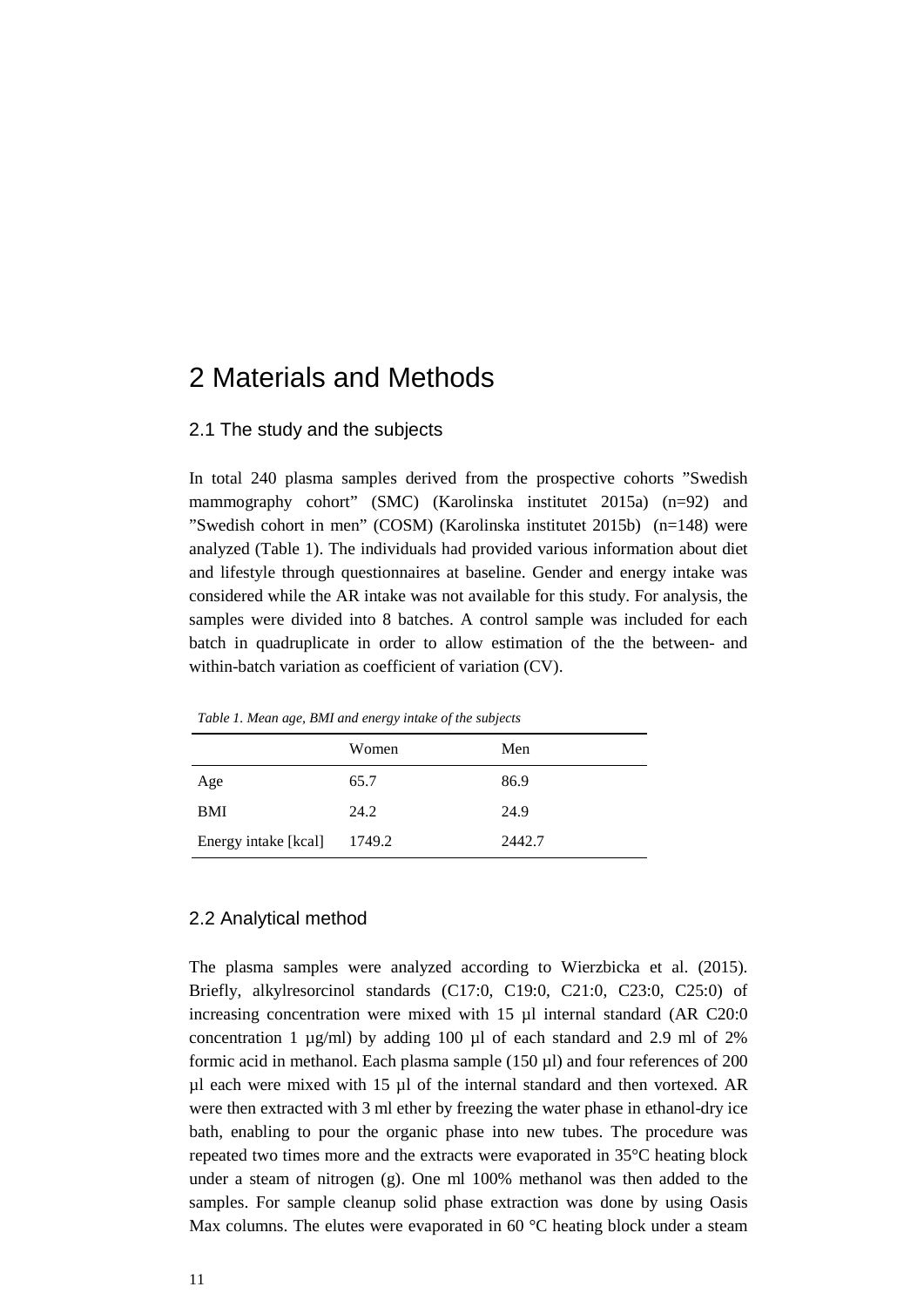of nitrogen (g) together with the standards. The samples were silylated with 200 µl triflouroacetic anhydride and then vortexed and incubated at 40 °C in 30 minutes. After transferring the samples to GC-vials they were evaporated in 60 °C heating block. 20 µl undecane were then added to the vials and the samples were then analysed in GC-MS.

### <span id="page-11-0"></span>2.3 Statistical analysis

Differences of homologue and total plasma AR concentrations, C17:0/C21:0 ratio between women and men were evaluated by t-tests based on logtransformed values. Plasma AR concentrations were correlated with adipose tissue AR concentration data by calculating the spearman's rank correlation coefficients. Factors as age, BMI, energy intake and gender were tested as predictors of log-AR concentrations using GLM. All statistical analysis was performed with SAS and Minitab software.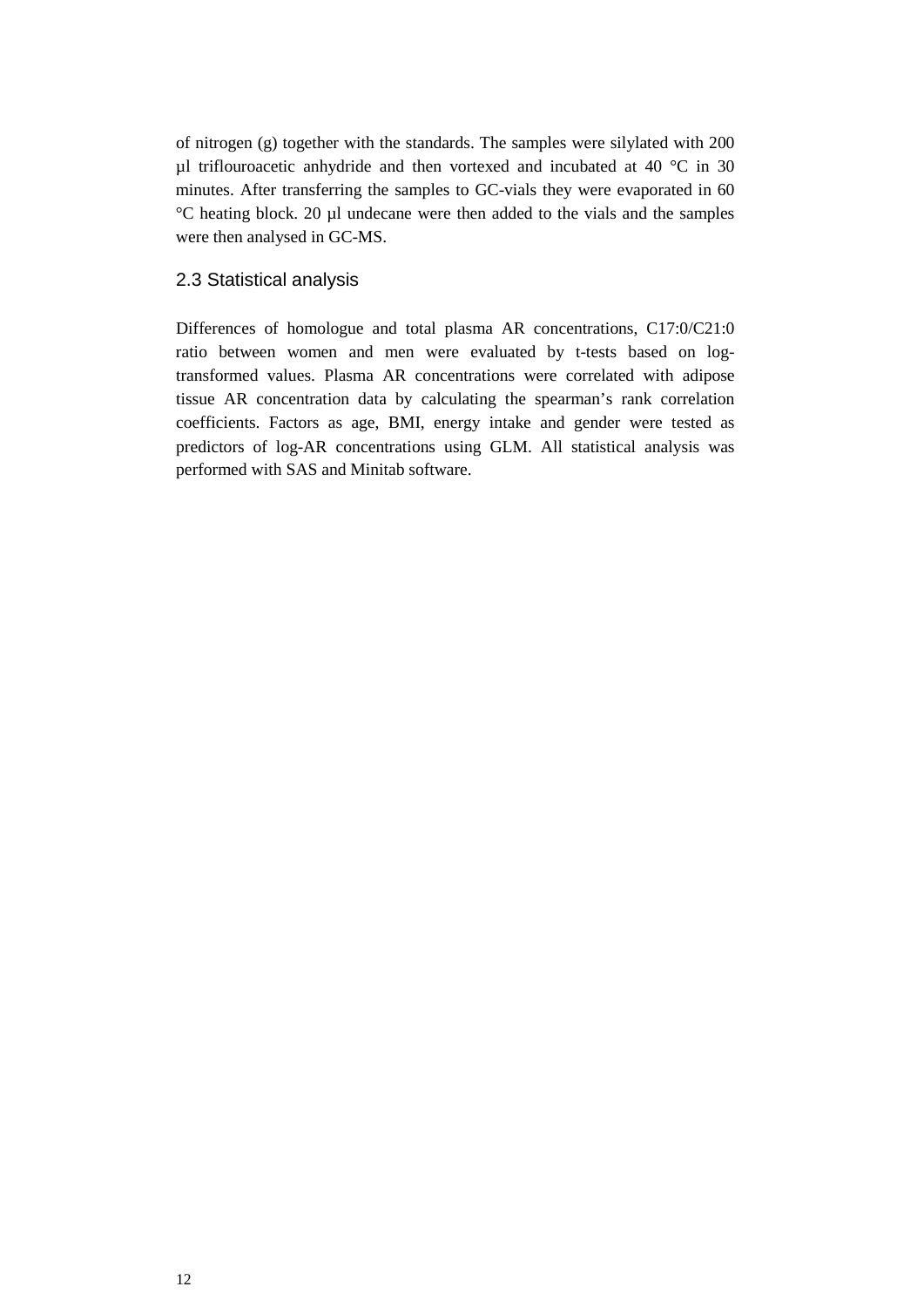### <span id="page-12-0"></span>3 Result

#### <span id="page-12-1"></span>3.1 Data quality

All samples were divided and analyzed in 8 batches. The intra- and inter batch precision was estimated by the coefficient of variation (CV). The within- and between batch CV for total AR concentration in plasma was <7% (Table 2) and <9% (Table 3), respectively. Based on the results of quality control samples, data obtained was regarded as accurate (adequate precision and similar mean value as established previously for this quality control sample).

*Table 2. CV of within-batch variation*

| Batch |     | ∸   |     |        |     |     |      |     | Mean |
|-------|-----|-----|-----|--------|-----|-----|------|-----|------|
| CV[%] | 8.3 | 6.1 | 4.0 | $2.4*$ | 7.5 | 4.4 | 11.6 | 9.7 | 6.7  |

\*CV based on three QC replicates due to loss of one replicate during extraction.

*Table 3. Control sample total AR concentration and CV of between-batch variation*

| Batch                                   |       | $\overline{2}$ | 3     | 4     |      | 6    |      | 8    | CV[%] |
|-----------------------------------------|-------|----------------|-------|-------|------|------|------|------|-------|
| AR tot<br>$\lceil \text{nmol/l} \rceil$ | 101.8 | 106.5          | 102.6 | 103.1 | 94.9 | 80.3 | 98.4 | 89.5 | 8.9   |

#### <span id="page-12-2"></span>3.2 Alkylresorcinol concentrations in plasma

The AR concentrations were not normally distributed, but right –skewed. The median plasma AR homologue concentration was calculated separately for men and women (Table 4). The median total plasma AR concentration was 48 and 51 nmol/l for women and men, respectively. The corresponding mean±standard deviation (SD) was 70.0±72.6 and 61.9±46.5, respectively. Corresponding values for all individuals together was  $51 \text{ nmol/l}$  and  $65.0 \pm 57.8$ . No significant difference was observed for plasma AR homologues between men and women (Table 4). The median AR C17:0/C21:0 ratio was 0.3 for both men and women and there was no significant association between the sexes.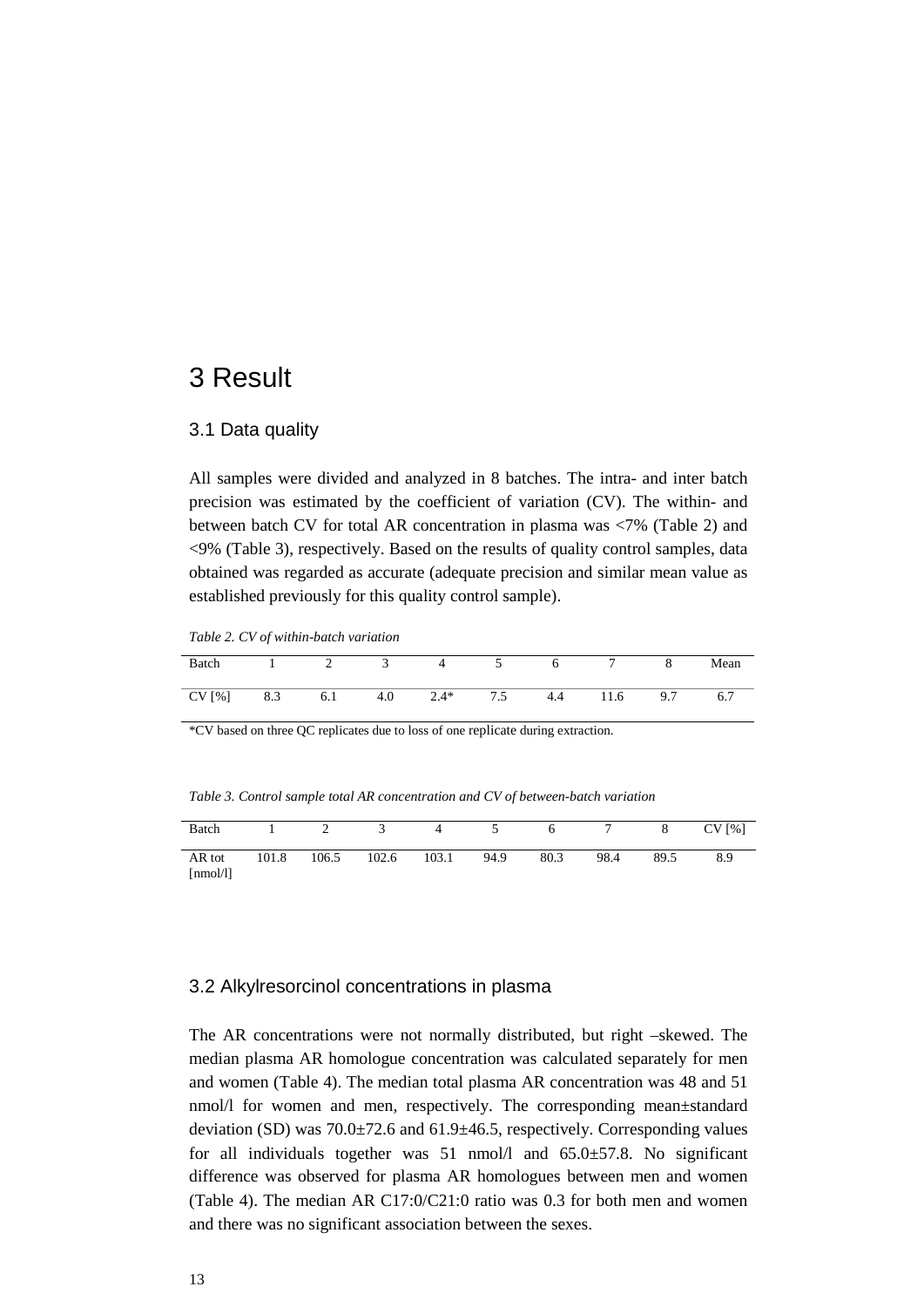|       | C17:0                  | C19:0                   | C21:0                             | C23:0                | C25:0                 | Total                   | C17:0/C2<br>1:0      |
|-------|------------------------|-------------------------|-----------------------------------|----------------------|-----------------------|-------------------------|----------------------|
| Women | $8.2 \pm 8.4$<br>(5.1) | $22.4 + 26.1$<br>(15.6) | $23.8 + 22.1$<br>(17.3)           | $7.3 + 7.6$<br>(5.4) | $8.4 + 11.6$<br>(5.6) | $70.0+72.6$<br>(47.6)   | $0.3 + 0.2$<br>(0.3) |
| Men   | $7.7 + 7.0$<br>(6.3)   | (16.9)                  | $20.9+15.6$ $20.9+14.5$<br>(18.0) | $6.2 + 5.2$<br>(4.8) | $6.2 + 6.4$<br>(4.1)  | $61.9 + 46.5$<br>(51.4) | $0.4 + 0.2$<br>(0.3) |
| P     | 0.776                  | 0.273                   | 0.732                             | 0.228                | 0.142                 | 0.966                   | 537                  |

*Table 4. The total plasma AR- and homologue concentration (nmol/l) for men and women*

Values are reported as mean±SD and (median). P- value of the difference in AR concentration between women and men.

#### <span id="page-13-0"></span>3.3 Alkylresorcinol concentrations in adipose tissue

The median total AT AR concentration in women was 0.9  $\mu$ g/g and 1.1  $\mu$ g/g in men. Corresponding values for all individuals was 1.0 µg/g. Total AR- and individual AR homologue concentration was significantly higher in men than in women (Table 5). For the adipose tissue C17:0/C21:0 ratio, no significant difference was observed for men and women (p=0.825).

| ,,,,,,,,, |                        |                      |                        |                        |                        |                      |                        |
|-----------|------------------------|----------------------|------------------------|------------------------|------------------------|----------------------|------------------------|
|           | C17:0                  | C19:0                | C21:0                  | C23:0                  | C25:0                  | Total                | C17:0/C<br>21:0        |
| Women     | $0.1 \pm 0.1$<br>(0.1) | $0.3 + 0.3$<br>(0.3) | $0.4 \pm 0.3$<br>(0.3) | $0.1 \pm 0.1$<br>(0.1) | $0.2{\pm}0.1$<br>(0.1) | $1.0 + 0.8$<br>(0.9) | $0.3 \pm 0.5$<br>(0.3) |
| Men       | $0.1 + 0.1$<br>(0.1)   | $0.4 + 0.3$<br>(0.3) | $0.5 + 0.4$<br>(0.4)   | $0.2 + 0.1$<br>(0.1)   | $0.2 + 0.2$<br>(0.1)   | $1.3 + 1.0$<br>(1.1) | $0.3 \pm 0.2$<br>(0.3) |
| P         | 0.006                  | 0.003                | 0.010                  | 0.024                  | 0.047                  | 0.006                | 0.825                  |

*Table 5. The total adipose tissue AR- and homologue concentration (ug/g) for men and women*

Values are reported as mean±SD and (median). P-value of the difference in AR concentration between women and men.

### <span id="page-13-1"></span>3.4 Correlations between plasma AR and adipose tissue AR concentrations

The plasma AR homologue concentrations were significantly correlated with AR homologues in adipose tissue( $r=0.47-0.82$ ,  $p<0.0001$ ) (Table 6). The strongest correlation was observed for C17:0. A scatter plot for women and men jointly is seen in Figure 1 (r=0.675, p<0.0001).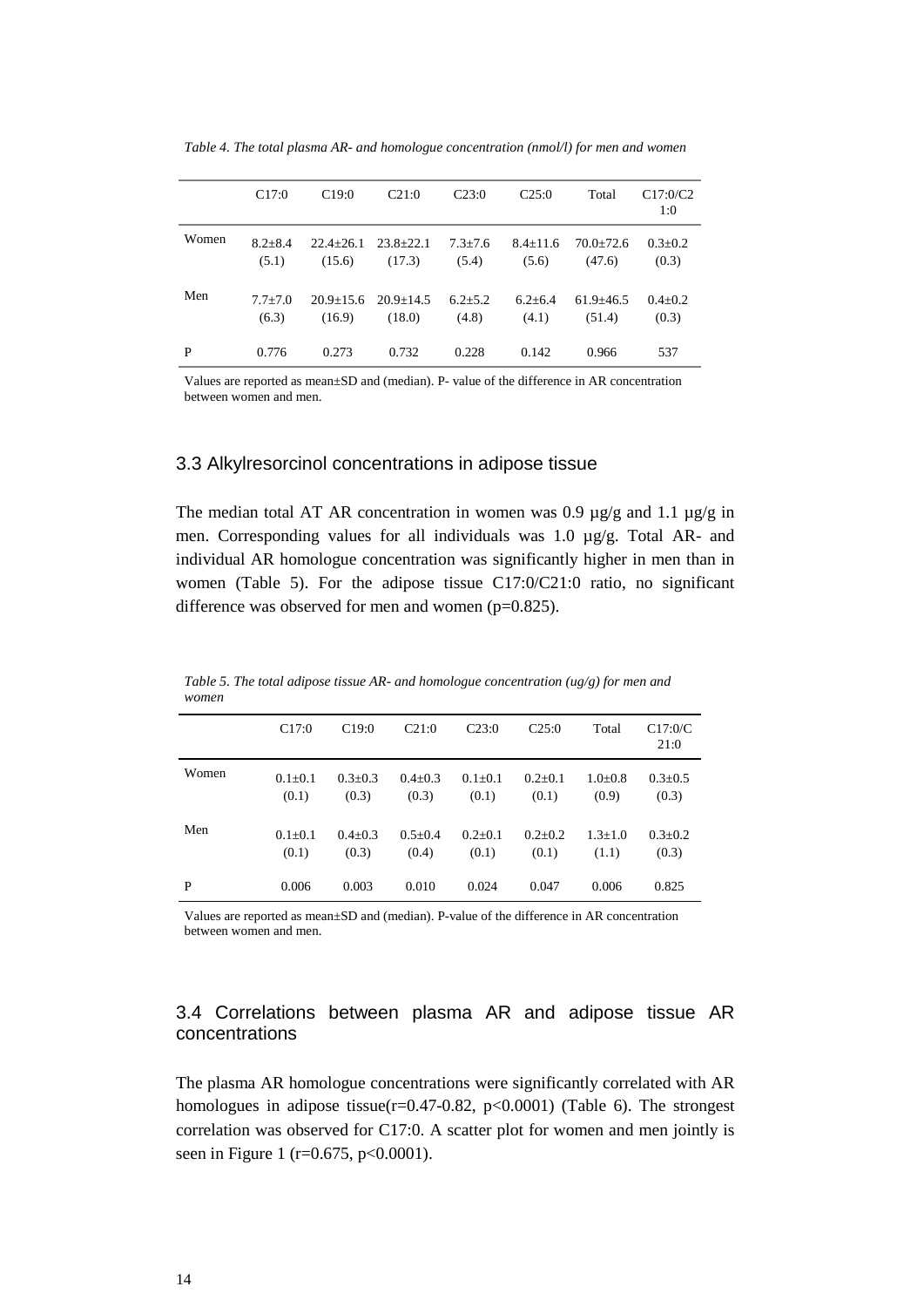|           | $XC17:0$ vs.<br>YC17:0 | $XC19:0$ vs. | YC19:0 | $XC21:0$ vs.<br>YC21:0                                                                                                                                                       | $XC23:0$ vs.<br>YC23:0 | YC25:0 |   | $XC25:0$ vs. $Xtot$ vs. Ytot |   |
|-----------|------------------------|--------------|--------|------------------------------------------------------------------------------------------------------------------------------------------------------------------------------|------------------------|--------|---|------------------------------|---|
|           | $\mathbf{P}$           | $r \sim$     | P      | $r \t P$                                                                                                                                                                     | $r \t P$               | r      | P | $\mathbf{r}$                 | P |
| Wo<br>men |                        |              |        | $0.823 \quad <\!\! 10^{\,4} \quad 0.683 \quad <\!\! 10^{\,4} \quad 0.618 \quad <\!\! 10^{\,4} \quad 0.572 \quad <\!\! 10^{\,4} \quad 0.466 \quad <\!\! 10^{\,4} \quad 0.658$ |                        |        |   |                              |   |
| Men       |                        |              |        | $0.801 \quad <10^4 \quad 0.703 \quad <10^4 \quad 0.619 \quad <10^4 \quad 0.598 \quad <10^4 \quad 0.512 \quad <10^4 \quad 0.683$                                              |                        |        |   |                              |   |
| Both      |                        |              |        | $0.806 \quad <\!\! 10^{4} \quad 0.707 \quad <\!\! 10^{4} \quad 0.611 \quad <\!\! 10^{4} \quad 0.577 \quad <\!\! 10^{4} \quad 0.486 \quad <\!\! 10^{4} \quad 0.675$           |                        |        |   |                              |   |

*Table 6. Correlation between plasma AR and adipose tissue AR in men and women*

X= plasma Y= Adipose tissue



*Figure 1. Correlation between total plasma AR and adipose* 

<span id="page-14-0"></span>3.5 Factors affecting AR concentration in plasma and adipose tissue

To investigate the influence of other factors than whole grain wheat and rye intake on the AR concentration in plasma and adipose tissue; age, energy intake and sex were tested (Table 7). Only energy intake was significantly associated with AR concentration in both plasma ( $P = 0.004$ ) and AT ( $P = 0.022$ ).

| Table 7. Tested factors of which may affect AR concentration |  |
|--------------------------------------------------------------|--|
| in plasma and adipose tissue                                 |  |

|               | Plasma | Adipose tissue |
|---------------|--------|----------------|
|               | p      | p              |
| Age           | 0.226  | 0.229          |
| Energy intake | 0.004  | 0.022          |
| Gender        | 0.582  | $0.132*$       |
|               |        |                |

\*There was no independent gender effect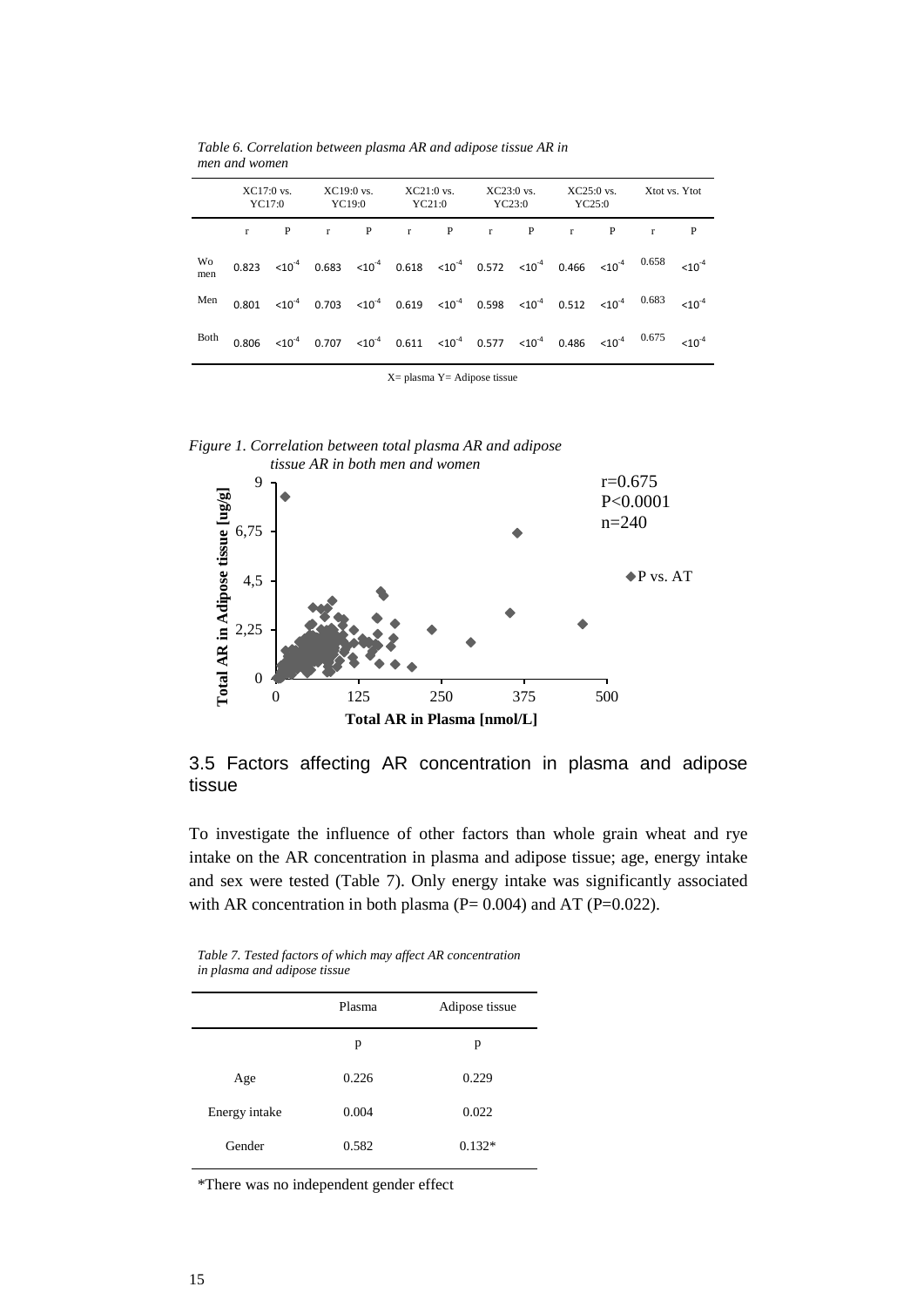### <span id="page-15-0"></span>4 Discussion

To assure a sufficient quality of the data generated by the analysis, a control sample was included in each batch in quadruplicate. Precision was estimated by CV and accuracy was estimated by comparing the mean values of AR homologue concentrations to established values for that sample. The analysis was approved if the within- and between batch variation was <15%. As the CV of within-batch variation was <7% and the between-batch variation for total AR concentration was <9%, obtained data was accepted and used in further data analysis.

In this study no significant difference in plasma AR concentration between women and men was found. The result do not comply with a previous study based on the European prospective investigation into cancer and nutrition (EPIC), where plasma samples from 100 individuals were analyzed. The AR concentration was higher for all the homologues in the samples from men in that study (Montonen et al. 2010). Median plasma AR concentrations were slightly higher for men and considerably higher for women than has been shown in other free-living Swedish men and women before (Kyrø et al. 2014). This may be due to difference in whole grain intake of men and women in the different studies. Both men and women in the current population were older than in many previous studies (Kyrø et al. 2014, Landberg et al. 2013) and it is well known that men and women at higher ages consume more WG than younger people (Thane et al. 2007). The differences in intake may be smaller among elderly and the potential differences in AR metabolism by men and women suggested by Montonen et al. 2010 may be smaller among elderly than in younger individuals. The median C17:0/C21:0 was similar for both men and women which indicates that men and women consumed similar proportions of wheat and rye and that their habitual intake is a mixture of wheat and rye.

Alkylresorcinols in adipose tissue has only been reported once before in a limited number of subjects (n=20), also from the Swedish mammography cohort. The average total AR concentration in women was 0.54 ug/g (Jansson et al. 2010) compared to the 1.0 ug/g shown in this study. As the number of AT samples analyzed differ between the studies it may contribute to the different results. Another reason might be that the current validated method used is slightly different than the method used by Jansson et al. 2010. Total AR- and individual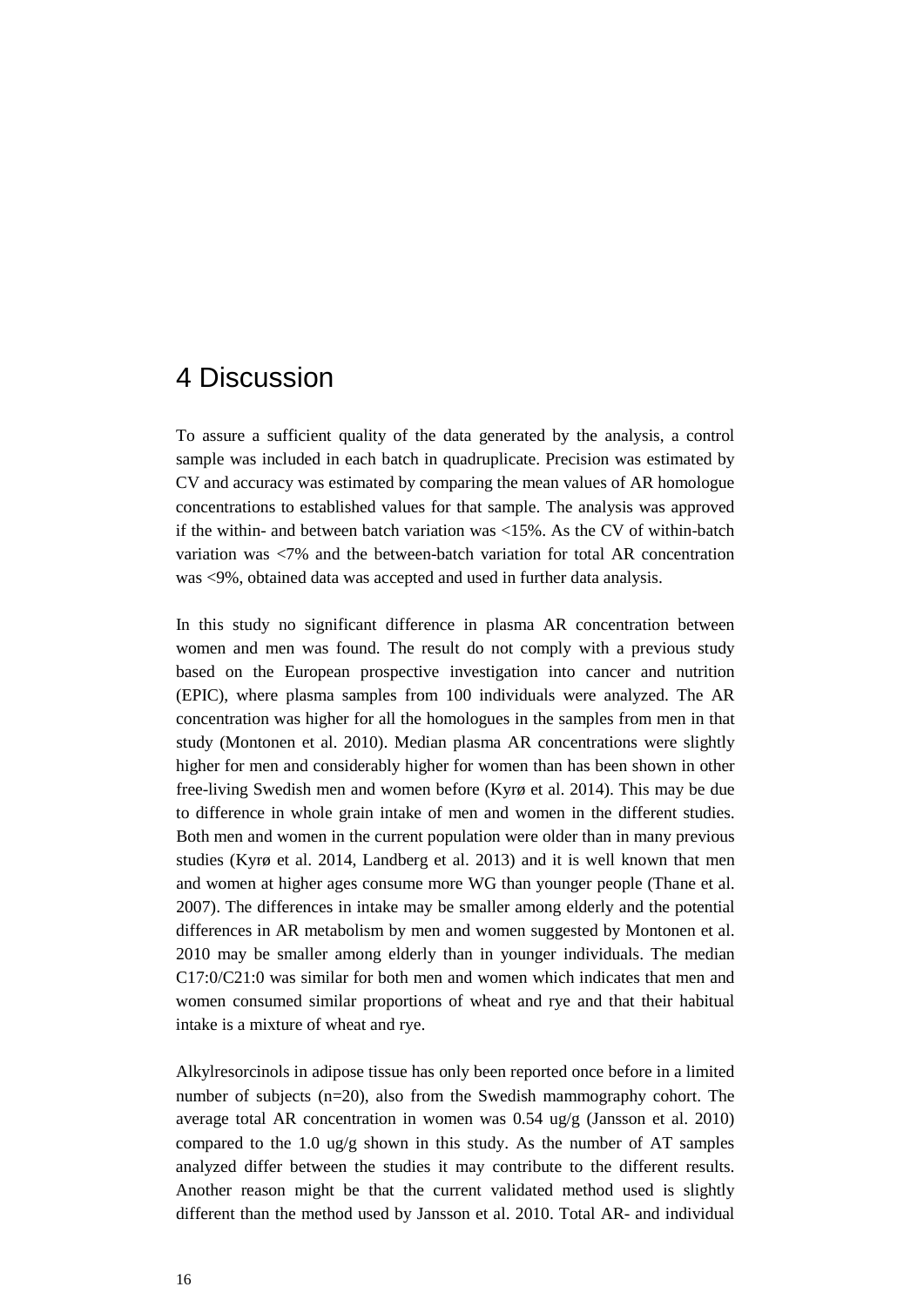AR homologue concentration was higher for men than women. Partly this may be due to the difference of energy intake between the sexes (Table 1), as men eat more in total it is more likely that they consume more whole grain than women. Energy intake was a significant determinant of AR concentration in both plasma and adipose tissue, and supports the idea of higher overall intakes of foods, including whole grains among men compared with women. However this was not reflected in differences in plasma AR concentrations between men and women. The median C17:0/C21:0 ratio was similar for men and women and mirrored that of plasma

It has been shown that AR has a similar metabolism as tocopherols (Ross et al. 2004) and that women metabolizes AR faster than men, which would result in lower levels of AR in the plasma per time unit (Montanen et al. 2010). However, this theory do not comply with the result in this study. Contrariwise as the men show higher AR content in adipose tissue, the AR metabolism may differ between men and women in AT.

The plasma AR correlates strongly with the AT AR for the individual homologues and total AR for women, men and jointly. However the correlation was strongest for homologue C17:0 and moderate for C25:0. The correlation indicates that the WG intake mirrors the AT AR content in a similar way as AR in plasma. This is surprising, since most compounds analyzed in adipose tissue reflect long-term intake/status due to a longer turn-over rate of adipose tissue (Arab 2003). It appears that AR in adipose tissue for some reason is more rapidly exchanged. This merits further investigation.

In conclusion, there was no significant difference in plasma AR concentration between men and women. However, a significant difference in the alkylresorcinol concentration in adipose tissue was found between men and women. Plasma AR concentrations correlated well with AR concentrations in adipose tissue in both women and men. Plasma AR and adipose tissue AR should be compared with estimated long-term whole grain wheat and rye intake in order to evaluate which matrix that would best reflect long-term intake.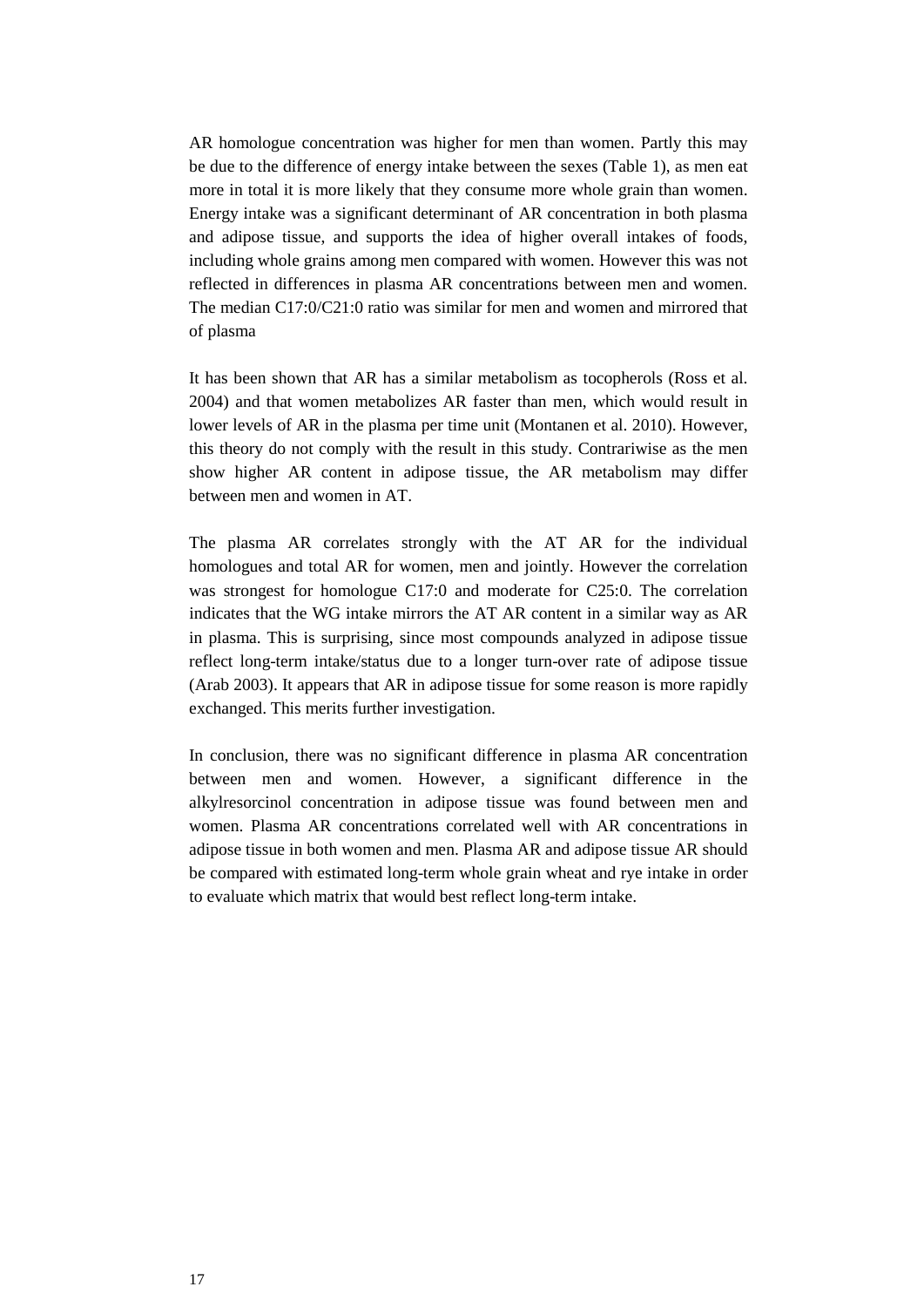### <span id="page-17-0"></span>References

Amcoff, E., Edberg, A., Enghardt Barbieri, H., Lindroos, A.K., Nälsén, C., Pearson, M., Warensjö Lemming, E. (2012). *Riksmaten- Vuxna 2010- 11 : Livsmedels- och näringsintag bland vuxna i Sverige*. [Elektronic] Uppsala: Livsmedelsverket [Brochure] Available: http://www.livsmedelsverket.se/globalassets/matvanor-halsa-miljo/kostradmatvanor/matvaneundersokningar/riksmaten\_2010\_20111.pdf?id=3588 (2012-06-11)

Arab, L. (2003). *Biomarkers of fat and fatty acid intake*. The Journal of Nutrition, vol. 133 Suppl 3, pp. 925S-932S.

Aune, D., Chan, D.S.M., Lau, R., Vieira, R., Greenwood, D.C., Kampman, E. & Norat, T. (2011). *Dietary fibre, whole grains, and risk of colorectal cancer: systematic review and dose-response meta-analysis of prospective studies*. British Medical Journal (Clinical research ed.), vol. 343, pp.1-20.

Bingham, S.A. (2002). *Biomarkers in nutritional epidemiology.* Public Health Nutrition, vol. 5, no. 6, pp. 821-827.

Chen, Y., Ross, A.B., Aman, P. & Kamal-Eldin, A. (2004). *Alkylresorcinols as markers of whole grain wheat and rye in cereal products*. Journal of Agricultural and Food Chemistry, vol. 52, no. 26, pp. 8242-8246.

Chanson-Rolle, A., Meynier, A., Aubin, F., Lappi, J., Poutanen, K., Vinoy, S. & Braesco, V. (2015). *Systematic Review and Meta-Analysis of Human Studies to Support a Quantitative Recommendation for Whole Grain Intake in Relation to Type 2 Diabetes*. PloS one, vol. 10, no. 6, pp. 1-14.

Jackson Harris, K., West, S.G., Vanden Heuvel, J.,P., Jonnalagadda, S.S., Ross, A.B., Hill, A.M., Grieger, J.A., Lemieux, S.K. & Kris-Etherton, P. (2014). *Effects of whole and refined grains in a weight-loss diet on markers of metabolic syndrome in individuals with increased waist circumference: a randomized controlled-feeding trial.* American Journal of Clinical Nutrition, vol. 100, no. 2, pp. 577-586.

Jansson, E., Landberg, R., Kamal-Eldin, A., Wolk, A., Vessby, B. & Aaman, P. (2010). *Presence of alkylresorcinols, potential whole grain biomarkers, in human adipose tissue.* British Journal of Nutrition, vol. 104, no. 5, pp. 633-636.

Johnsen, N.F., Frederiksen, K., Christensen, J., Skeie, G., Lund, E., Landberg, R., Johansson, I., Nilsson, L.M., Halkjær, J., Olsen, A., Overvad, K. & Tjønneland, A. (2015). *Whole-grain products and whole-grain types are associated with lower all-cause and cause-specific mortality in the Scandinavian HELGA cohort*. British Journal of Nutrition, vol. 114, no. 4, pp. 608-623.

Karolinska Institutet (2015a-09-11). *The Swedish Mammography Cohort (SMC).* Tillgänglig: http://ki.se/en/imm/the-swedish-mammography-cohort-smc [2015-12-16]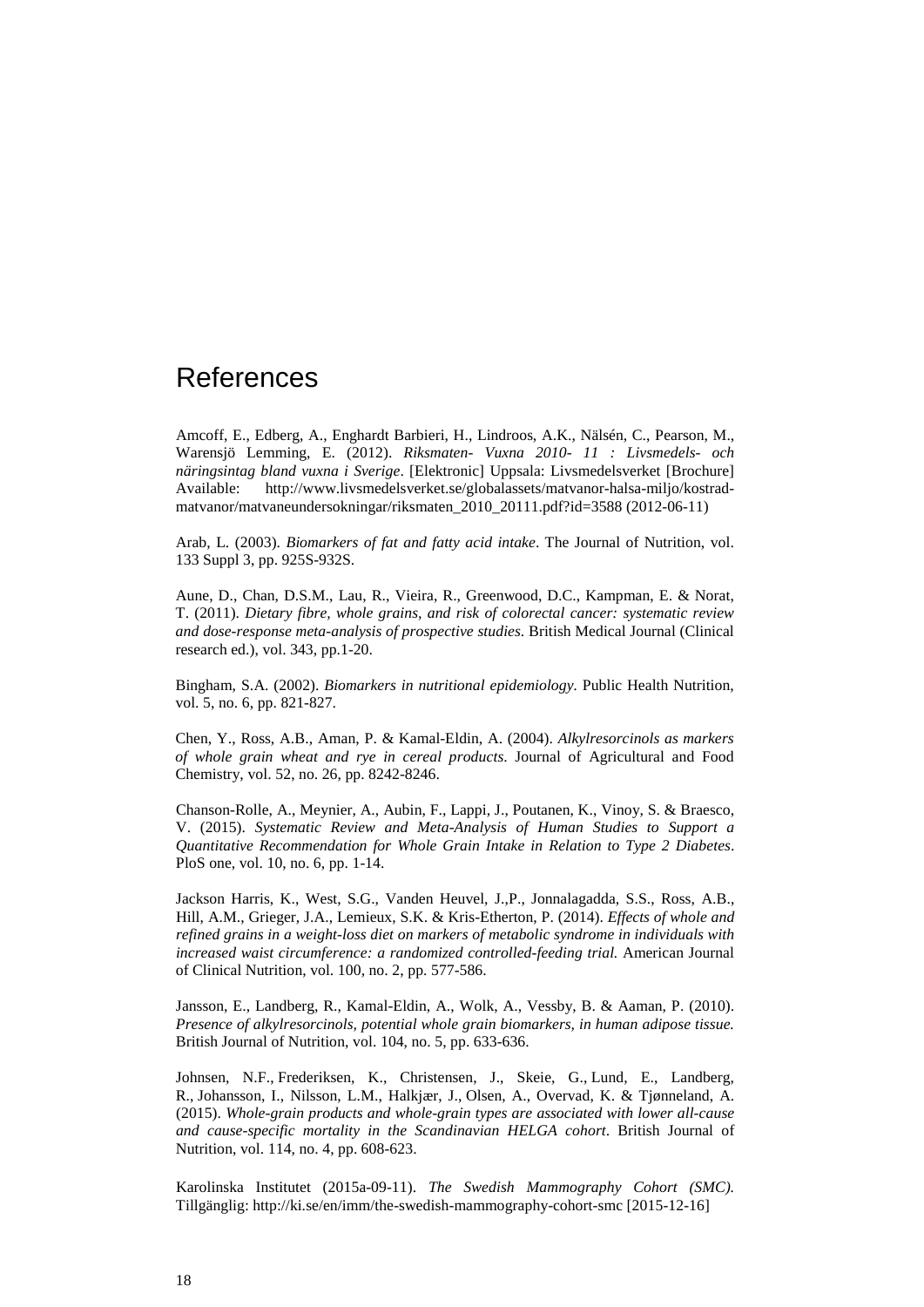Karolinska Institutet (2015b-08-31). *COSM - a cohort of 50,000 Swedish men.* Tillgänglig: http://ki.se/en/imm/cosm-a-cohort-of-50000-swedish-men [2015-12-16]

Kyroe, C., Olsen, A., Bueno-de-Mesquita, ,H.B., Skeie, G., Loft, S., Aaman, P., Leenders, M., Dik, V.K., Siersema, P.D., Pischon, T., Christensen, J., Overvad, K., Boutron-Ruault, M., Fagherazzi, G., Cottet, V., Kuehn, T., Chang-Claude, J., Boeing, H., Trichopoulou, A., Naska, A., Oikonomidou, D., Masala, G., Pala, V., Tumino, R., Vineis, P., Mattiello, A., Peeters, P.H., Bakken, T., Weiderpass, E., Aasli, L.A., Sanchez, S., Jakszyn, P., Sanchez, M., Amiano, P., Huerta, J.M., Barricarte, A., Ljuslinder, I., Palmqvist, R., Khaw, K., Wareham, N., Key, T.J., Travis, R.C., Slimani, N., Freisling, H., Ferrari, P., Gunter, M.J., Murphy, N., Riboli, E., Tjoenneland, A. & Landberg, R. (2014). *Plasma alkylresorcinol concentrations, biomarkers of whole-grain wheat and rye intake, in the European Prospective Investigation into Cancer and Nutrition (EPIC) cohort.* British Journal of Nutrition, vol. 111, no. 10, pp. 1881-1890.

Landberg, R., Aman, P., Hallmans, G. & Johansson, I. (2013). *Long-term reproducibility of plasma alkylresorcinols as biomarkers of whole-grain wheat and rye intake within Northern Sweden Health and Disease Study Cohort.* European Journal of Clinical Nutrition, vol. 67, no. 3, pp. 259-263.

Landberg, R., Kamal-Eldin, A., Andersson, A., Vessby, B. & Aman, P. (2008). *Alkylresorcinols as biomarkers of whole-grain wheat and rye intake: plasma concentration and intake estimated from dietary records.* The American Journal of Clinical Nutrition, vol. 87, no. 4, pp. 832-838.

Lang, R. & Jebb, S.A. (2003). *Who consumes whole grains, and how much?.* The Proceedings of the Nutrition Society, vol. 62, no. 1, pp. 123-127.

Livsmedelsverket. (2013). *Fullkorn: Faktaserie från Livsmedelsverket*. [Elektronic] Uppsala:Livsmedelsverket [Factsheet] Available: http://www.livsmedelsverket.se/ globalassets/matvanor-halsa-miljo/kostrad-matvanor/stod-till-varden/fakta-fullkorn.pdf? \_t\_id=1B2M2Y8AsgTpgAmY7PhCfg%3d%3d&\_t\_q=fullkorn&\_t\_tags=language%3asv %2csiteid%3a67f9c486-281d-4765-ba72-ba3914739e3b&\_t\_ip=130.238.149.37&\_ t\_hit.id=Livs\_Common\_Model\_MediaTypes\_DocumentFile/\_a712506d-77fe-4696 a224-735cd35a4c81&\_t\_hit.pos=2 [2015-06-11]

Livsmedelsverket (2015-02-23). *Övervikt och fetma.* Available: http://www.livsmedelsverket.se/matvanor-halsa--miljo/sjukdomar-allergier-ochhalsa/overvikt-och-fetma/[2015-08-11]

Montonen, J., Landberg, R., Kamal-Eldin, A., Aaman, P., Knueppel, S., Boeing, H. & Pischon, T. (2010*). Reliability of fasting plasma alkylresorcinol concentrations measured 4 months apart.* European Journal of Clinical Nutrition, vol. 64, no. 7, pp. 698-703.

Nordic Council of Ministers. (2012a). Chapter 5. *Nordic Nutrition [Recommendations](http://www.apple.com/se) [\(NNR\).](http://www.apple.com/se)* Köpenhamn: Nordic co-operation (Nord 2014:002)

Nordic Council of Ministers. (2012b). Chapter 11. *Nordic Nutrition [Recommendations](http://www.apple.com/se) [\(NNR\).](http://www.apple.com/se)* Köpenhamn: Nordic co-operation (Nord 2014:002)

Ozlem, T. (2011). *Fruit and Cereal Bioactives*. [Elektronic] Boca Raton: Taylor & Francis Group. Available: E-brary. [2015-08-10]

Pol, K., Christensen, R., Bartels, E.M., Raben, A., Tetens, I. & Kristensen, M. (2013). *Whole grain and body weight changes in apparently healthy adults: a systematic review and meta-analysis of randomized controlled studies.* The American Journal of Clinical Nutrition, vol. 98, no. 4, pp. 872-884.

Potischman, N. (2003*). Biologic and methodologic issues for nutritional biomarkers.* The Journal of Nutrition, vol. 133 Suppl 3, pp. 875S-880S.